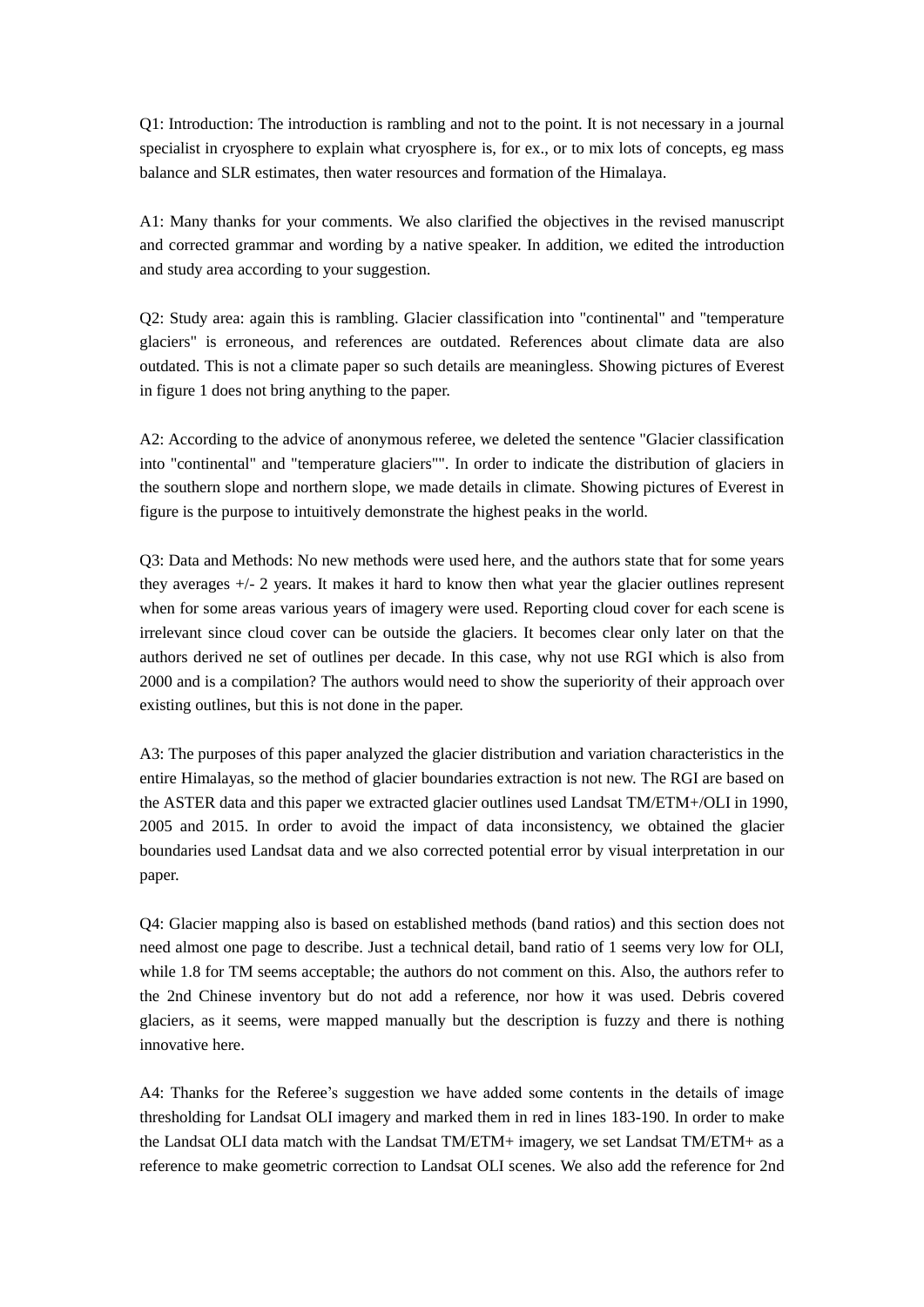Chinese inventory in line 204 in the revised manuscript.

Q5: Error estimates are based only on a single glacier and seem incomplete. A study of such spatial extent would need a much more thorough error and uncertainty section.

A5: Many thanks for your advice and we have used the buffer method to calculate the accuracy in lines 245-247 in the manuscript.

Q6: The authors present glacier changes across the study area with respect to various factors: part of the range, elevation bin, type of glaciers etc. While this is of possible interest, especially with respect to the spatial distribution of glacier changes, the information presented is hard to distill and very dense. This needs much more synthesis. Also, the changes are referred to most of the times as simply "changes"- it should be mentioned when the changes are in glacier area, length or height etc.

A6: The "changes" in this paper is referred to the area change.

Q7: Some concepts need much more development, for example debris cover. For example l 492 - 495 the authors mention the melt inhibition due to thin debris- however in the recent years there have been a number of publications which point at the presence of supra-glacial lakes and ice cliffs and their effect on melting rates over thick debris. The references presented are also outdated. Also the authors claim they test the effect of debris on melting rates- "To investigate whether the debris of the Himalaya can inhibit the glacier melting" (l522) - but then they present area changes, while debris cover glaciers can get thinner yet display no area change. So area change as an indicator of surface melt is not an appropriate measure.

A7: The Referee's comments are good. However, the large area covered by glaciers in the Himalayas, it is more difficult to calculate the change in height, so we used area change as an indirectly indicator.

Q8: In general results are difficult to follow in the form they are presented. For example, the authors compare the glacier change analysis with other studies- but there is no reference as to which year, so this is quite meaningless without adding more details. For example, they show only 1.3% difference with Guo et al (2015) - but it is unclear what" regional Himnalaya" means. Results on the glacier distribution across the Himalaya are mixed with glacier changes and this is all hard to follow, for example phrases such as " The total area of the mountains above 4,000 m of the Himalaya is about  $1.59 \times 10^5$  km<sup>2</sup> which provides a good topographical condition for glacial development" are not very meaningful, I am not sure what the authors mean. Same for l 373 to 381- is this relevant to the scope of the paper?

A8: Many thanks for the Referee's advice. We wanted to analysis the relationship between glaciers and topography, so we statistics the area in different elevation zones of the Himalayas mountain.